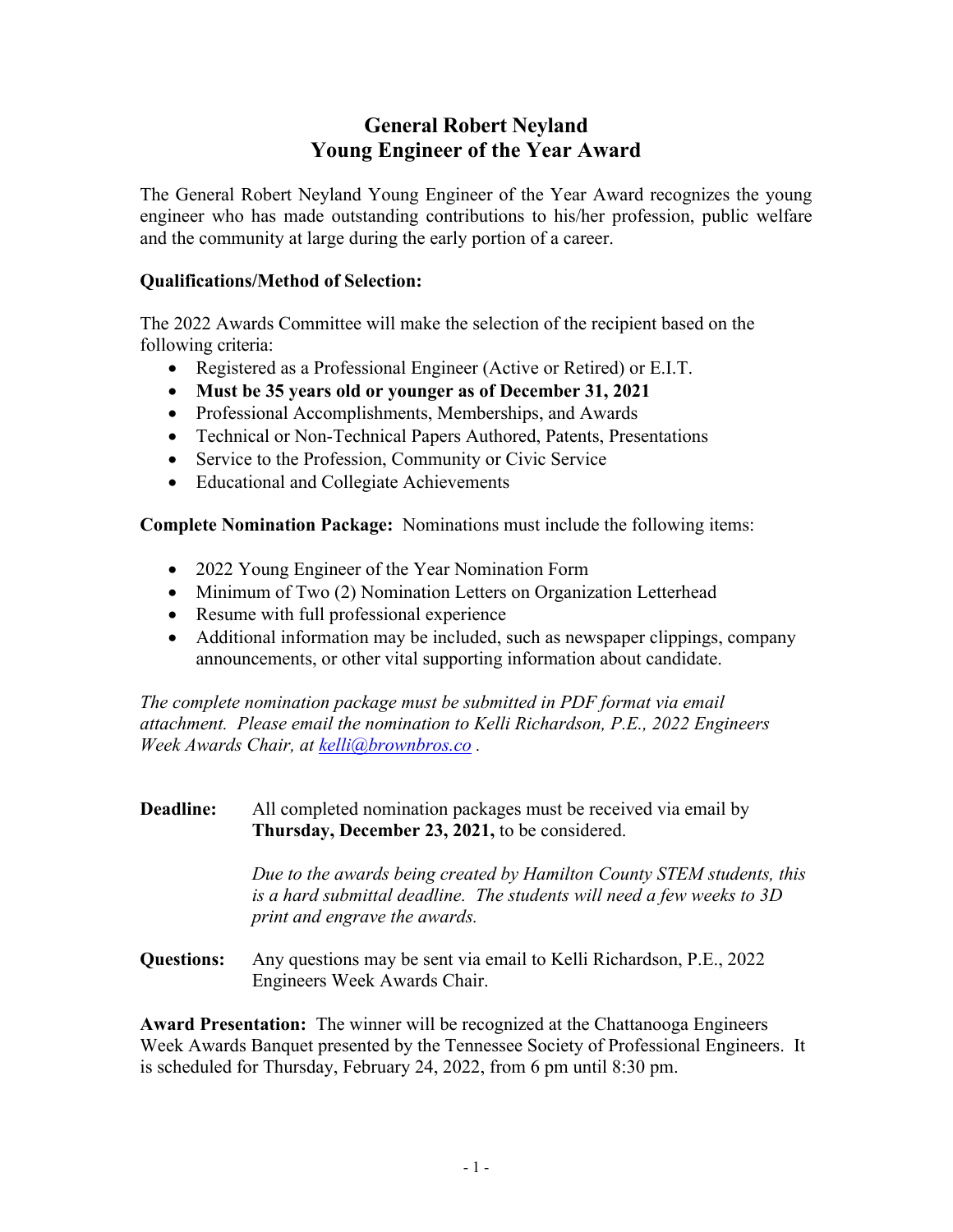## **Nomination Form 2022 General Robert Neyland Young Engineer of the Year Award**

|                                                                                                                                                                                                                                                                   |  | Date: |
|-------------------------------------------------------------------------------------------------------------------------------------------------------------------------------------------------------------------------------------------------------------------|--|-------|
| Company:                                                                                                                                                                                                                                                          |  |       |
| Company Address: <u>New York: New York: New York: New York: New York: New York: New York: New York: New York: New York: New York: New York: New York: New York: New York: New York: New York: New York: New York: New York: New </u>                              |  |       |
| Work Phone:                                                                                                                                                                                                                                                       |  |       |
|                                                                                                                                                                                                                                                                   |  |       |
| Birthdate: ___________(Must be 35 years old or younger on December 31, 2021)                                                                                                                                                                                      |  |       |
| Please attach resume with full professional experience.                                                                                                                                                                                                           |  |       |
| <b>Education:</b>                                                                                                                                                                                                                                                 |  |       |
| College:<br>Degree: Year: Year:<br>Major: CHARLES CONSULTER CONSUMING THE CONSUMING THE CONSUMING THE CONSUMING THE CONSUMING THE CONSUMING THE CONSUMING THE CONSUMING THE CONSUMING THE CONSUMING THE CONSUMING THE CONSUMING THE CONSUMING THE CONSUMING THE C |  |       |
| Graduate Work: Degree: Vear: Vear:                                                                                                                                                                                                                                |  |       |
|                                                                                                                                                                                                                                                                   |  |       |
| Professional or Special Licensure (Indicate if State, Federal, etc.):                                                                                                                                                                                             |  |       |
| Professional or Technical Societies (Include offices held with dates):                                                                                                                                                                                            |  |       |
|                                                                                                                                                                                                                                                                   |  |       |
|                                                                                                                                                                                                                                                                   |  |       |
| <b>Professional Awards or Recognition:</b>                                                                                                                                                                                                                        |  |       |
|                                                                                                                                                                                                                                                                   |  |       |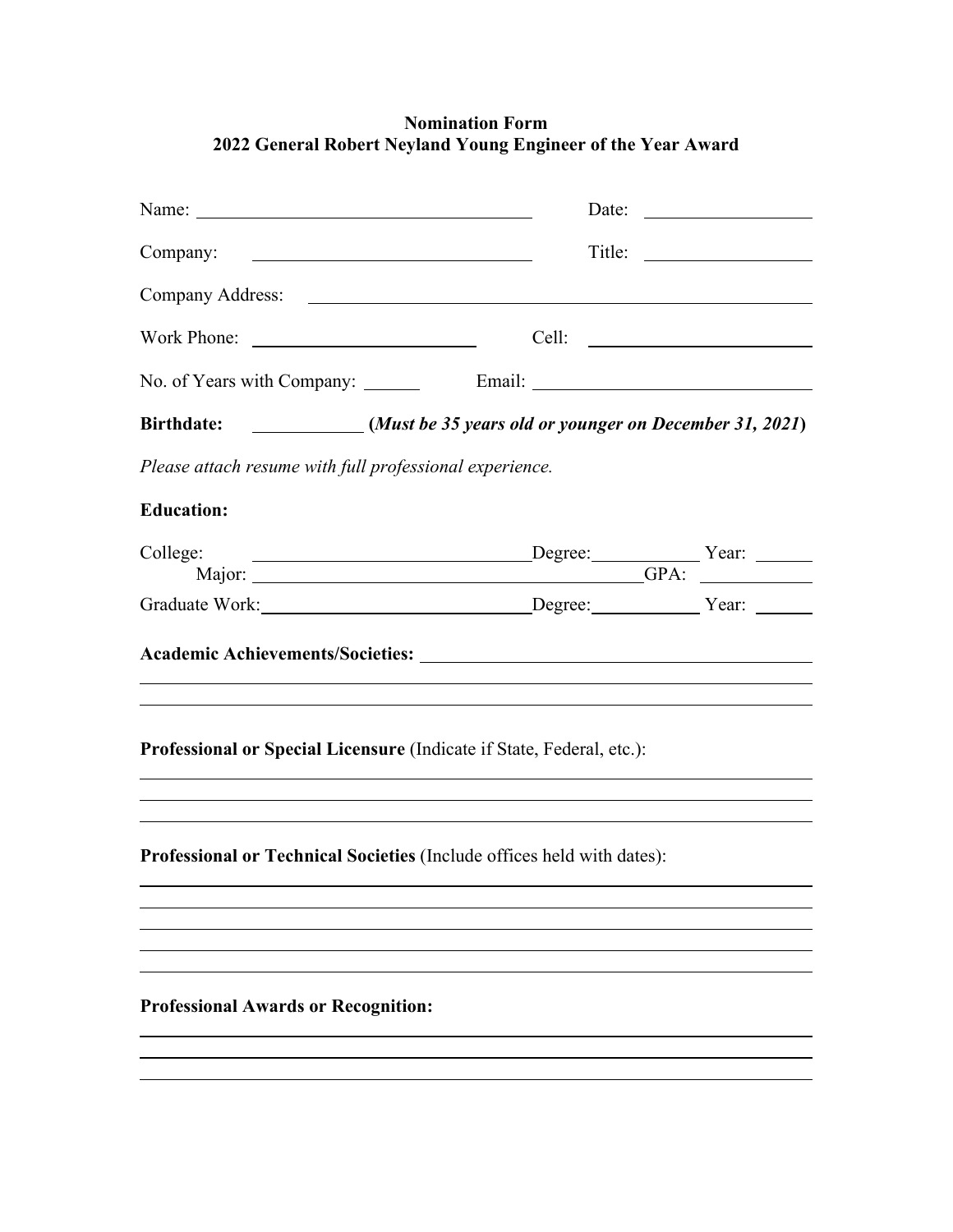Name:

The following information is to be provided for each category with dates, as applicable. Provide as much supporting data as possible (organizations, dates, involvement, etc.). Use additional space for each item, as needed; however, keep information grouped together by criteria topics.

## **1. Biographical Summary of Nominee:**

**2. Continuing Education Since College** (Maximum of 10. Include Seminar Name & Summary)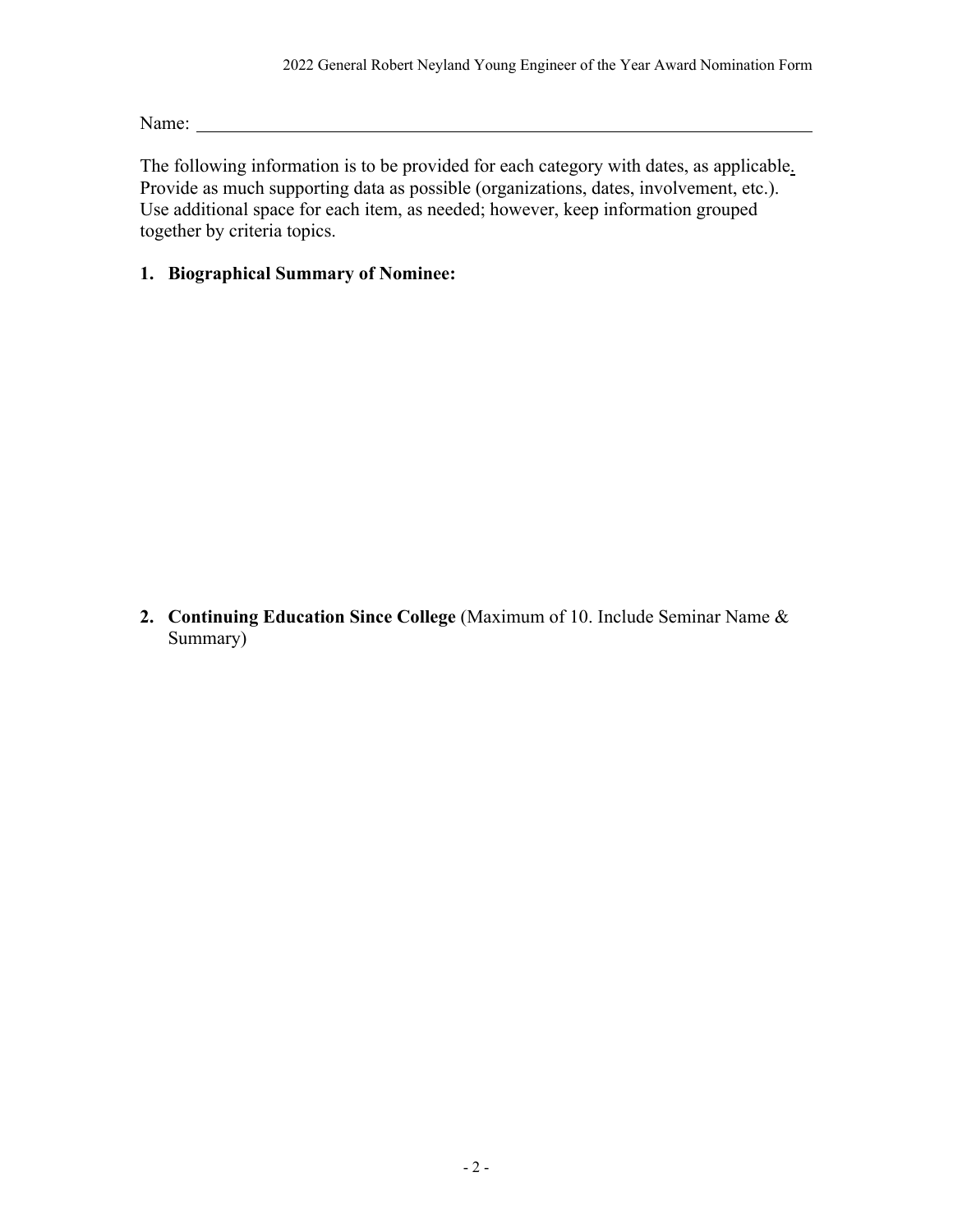Name:

**3. Seminar or Conference Presentations in 2021** (Include Dates, Title & Presentation Summary):

**4. Technical or Non-Technical Papers in 2021** (Include Dates, Title & Publication, if applicable):

**5. Official Participation in Other Professional or Technical Societies in 2021 (**Include Events/Participation, Dates & Descriptions):